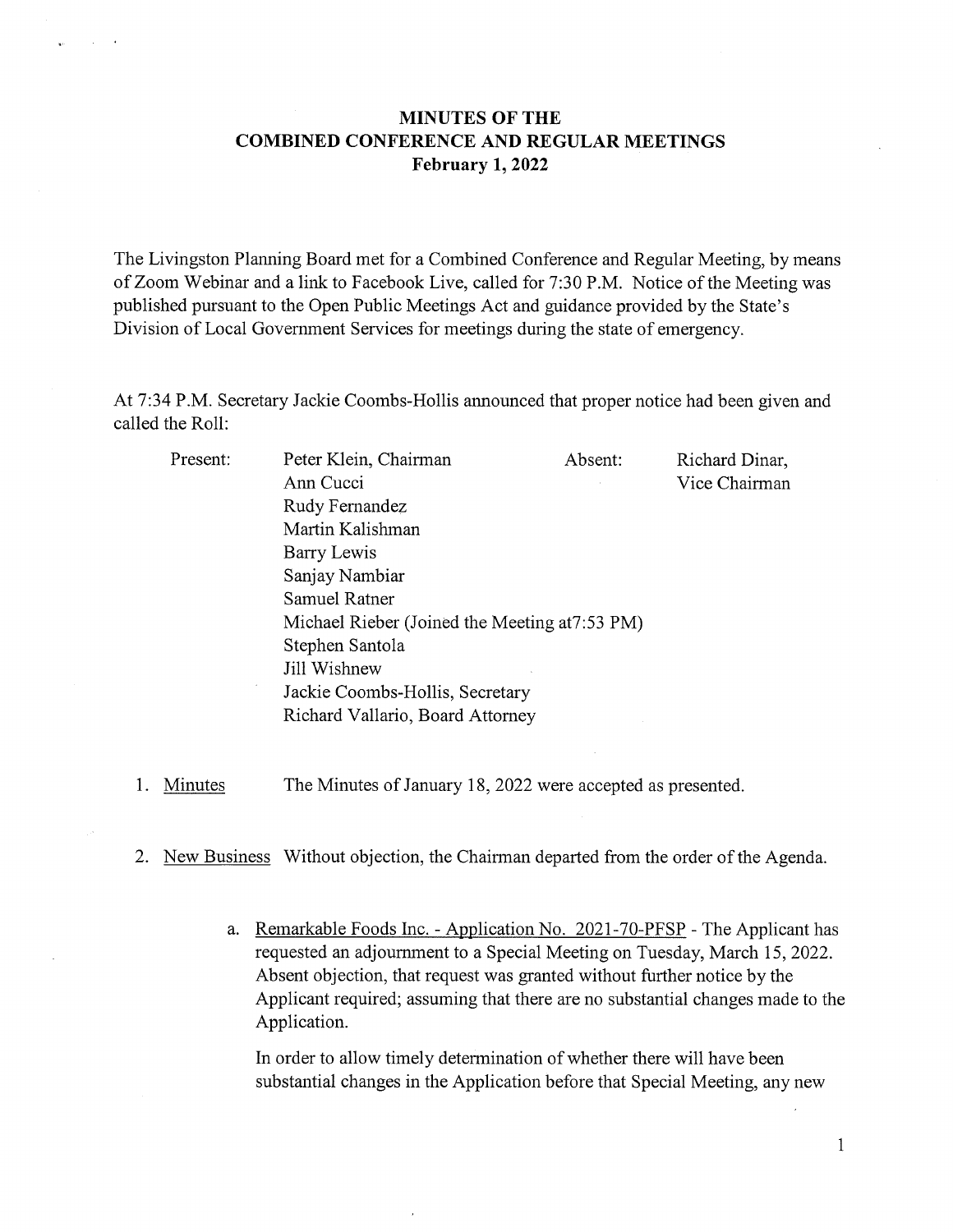submissions should be delivered to the Board Secretary not less than 10 days before March  $15<sup>th</sup>$ .

If there are changes meeting the test of substantiality, new notices by mail and newspaper will have to be given by the Applicant.

b. Amending Township Code to Permit Cottage Food Operators - The State has established regulations for <sup>a</sup> new type of residence-based business permitted throughout the State. It is not presently included among residence-based businesses authorized by Livingston's Land Use Code.

A Cottage Food Operator functions under <sup>a</sup> New Jersey Cottage Food Operator Permit for home kitchen production, distribution and/or sale of limited food products at the home for off-premises consumption by the purchaser. Also, delivery can be made to the consumer's home and sales can take place at events such as school fairs. The State regulations authorize the Township's health authorities to make inspection visits to premises used by the Cottage Food Operator.

The Board discussed <sup>a</sup> possible ordinance to amend the residence-based business provisions of the Township Code. After identification of <sup>a</sup> number of issues that should be considered before adoption of an ordiannce, it was, upon motion by Member Ratner and second by Member Kalishman, unanimously resolved to submit the draft ordinance to the Township Council with identification of issues to be considered.

- c. Review of the Board's Model Conditions of Approval The Chairman advised that he had already received some comments on the draft changes distributed to the Board. He requested that each Member take time to review the draft, and to then provide suggestions to him or the Secretary by February 10th; so that <sup>a</sup> single document can be prepared for further discussion. He explained that the Engineering and Building departments will continue to have <sup>a</sup> key role in the review.
- d. The Chairman and Secretary advised the Board of the matters that will be on the agendas for February  $15<sup>th</sup>$  and into April; with the Secretary cautioning that there may be need for <sup>a</sup> third meeting in April because of the number of pending applications.

 $\sim 10^{-10}$  .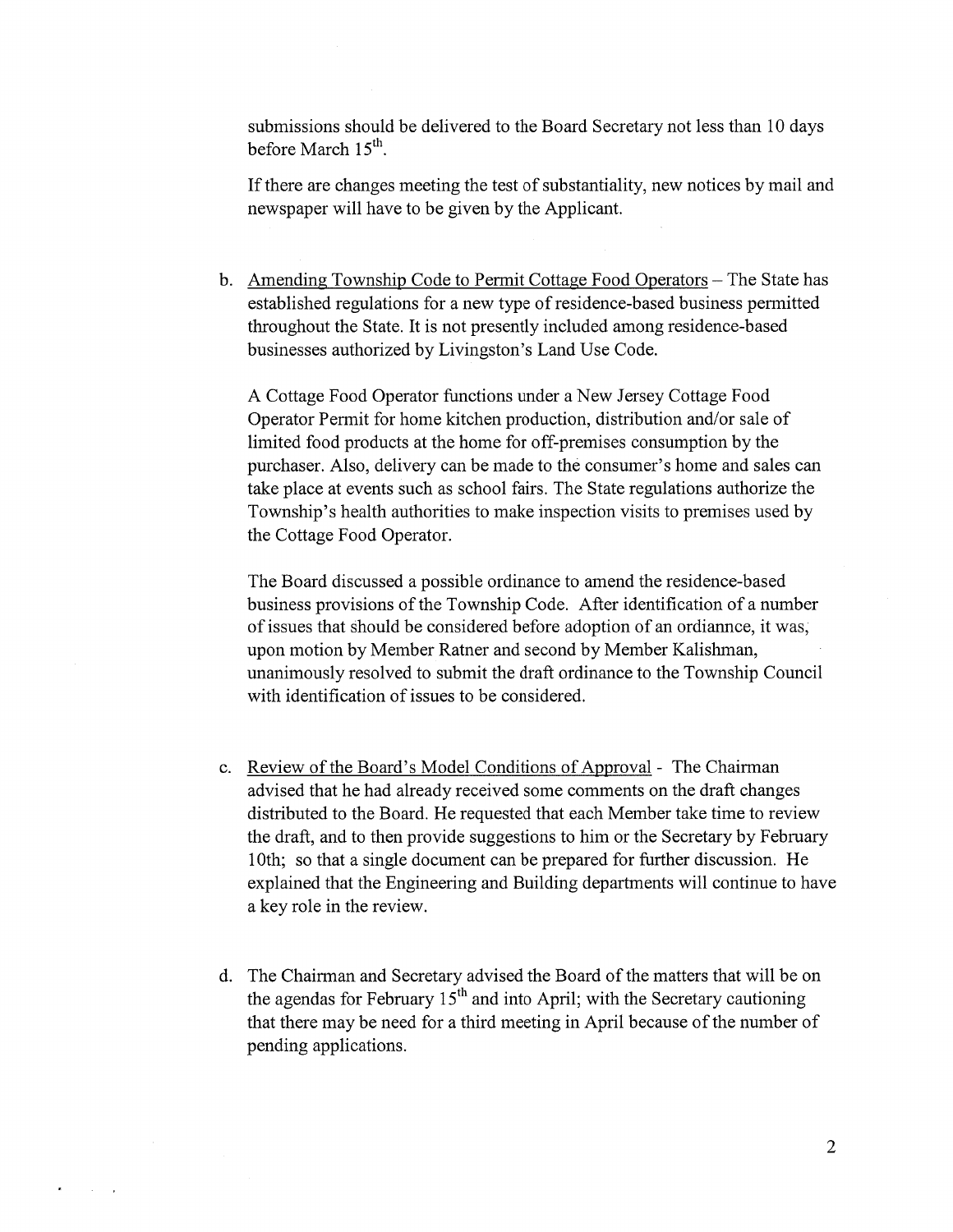3. Adjournment Upon motion by Member Rieber, having arrived during advice about the future meetings, and there being no other business, the Meeting was adjourned at 7:55 P.M.

 $\bar{z}$ 

Respectfully submitted,

 $\bar{z}$  $\ddot{\phantom{a}}$ 

 $\alpha$ 

Jackie Coombs-Hollis Secretary

 $\hat{\delta}$